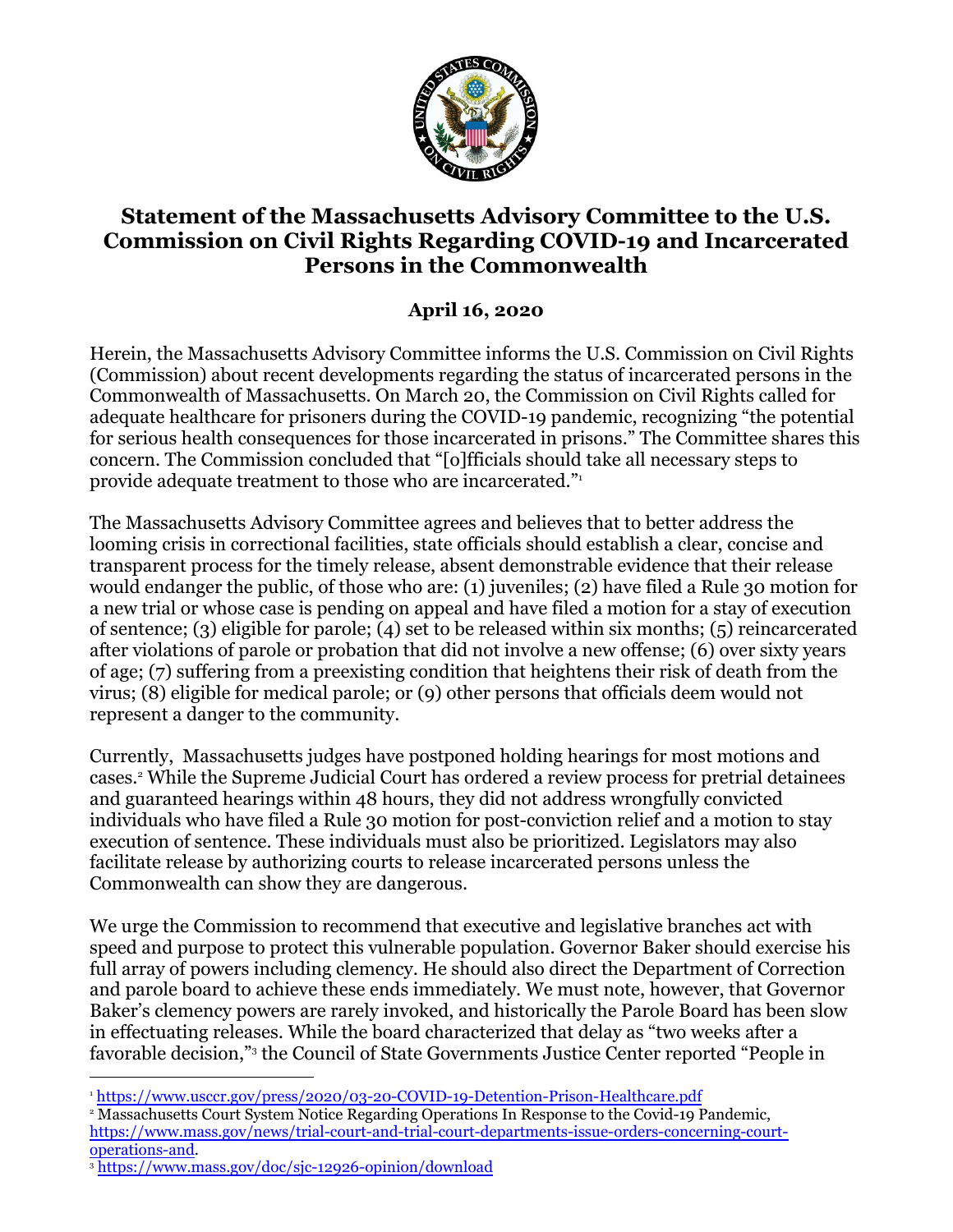DOC facilities remained incarcerated for an average of approximately 200 days after they had been approved for parole."<sup>4</sup> And a report by Prisoners' Legal Services found that "the current average wait between the hearing and receipt of the written decision is 262 days, with the longest wait 537 days."<sup>5</sup>

In today's context, even two weeks can amount to a death sentence, the parole board's record in these matters demands immediate and direct action by the governor on all of those awaiting parole.

**Background**: The Massachusetts Advisory Committee believes that the health and wellbeing of all residents are of paramount importance and should be considered our highest public policy priority. In recent weeks it has become clear that certain baseline conditions are required to protect individuals from contracting and spreading COVID-19 regardless of their circumstances.

An emergency decision issued on April 3, 2020, by the Commonwealth's Supreme Judicial Court agreed "that the situation is urgent and unprecedented and that a reduction in the number of people held in custody is necessary."<sup>6</sup> Despite this finding, the court's remedy was limited and insufficient to address the issue; the court's ruling generally directed only the release of pretrial detainees. The court acknowledged that the executive and legislative branches are the appropriate bodies to direct the classes of incarcerated individuals that the Supreme Judicial Court lacks legal authority to reach.

In its court ordered response to questions about the conditions of confinement, state officials acknowledged that 72 percent of prisoners sleep within six feet of one another, while 70 percent eat within that distance. As of April 14, 2020, 4 prisoners have died, 140 have tested positive for the virus, as well as 120 employees of facilities.<sup>7</sup> These conditions are more likely to intensify in conditions of well-documented overcrowding of Massachusetts prisons. For example, the Norfolk MCI is operating at 134 percent of capacity, Bristol Dartmouth facility at 278 percent, and the Suffolk Nashua facility at 122 percent.<sup>8</sup>

Much of the relief ordered by the court calls for processes that unduly delay action, particularly at a time when our systems are all under stress. While we understand the need for order and process, we believe the incarcerated deserve the same urgency as the public at large. Further, the state's most recent response has been to confine prisoners in their cells for 23.5 hours a day -- a kind of confinement typically associated with punishment and known to cause additional mental and physical health problems if maintained over an extended period. As noted by petitioners and the court, these stringent conditions of confinement, and the unjust imposition of a higher risk of COVID-19 infection, raise issues related to prohibitions against cruel and unusual punishment under the Eighth Amendment, and due process rights under the Fourteenth Amendment of the U.S. Constitution.

We are aware that the Connecticut Advisory Committee has produced a statement of concern. We highlight directives issued by the New Jersey and Maryland judiciaries to reduce the risks to the incarcerated, which are attached to this Statement. We also note that our state

<sup>4</sup> https://csgjusticecenter.org/wp-content/uploads/2020/01/MA-JR-Summary.pdf

<sup>5</sup> https://www.plsma.org/current-issues/parole-white-paper/

<sup>6</sup> https://www.mass.gov/doc/sjc-12926-opinion/download

<sup>7</sup> https://www.plsma.org/covid-19-in-ma-prisons-and-jails/

<sup>8</sup> https://www.nbcboston.com/news/local/aclu-files-emergency-petition-to-protect-incarcerated-people-fromcoronavirus/2096505/